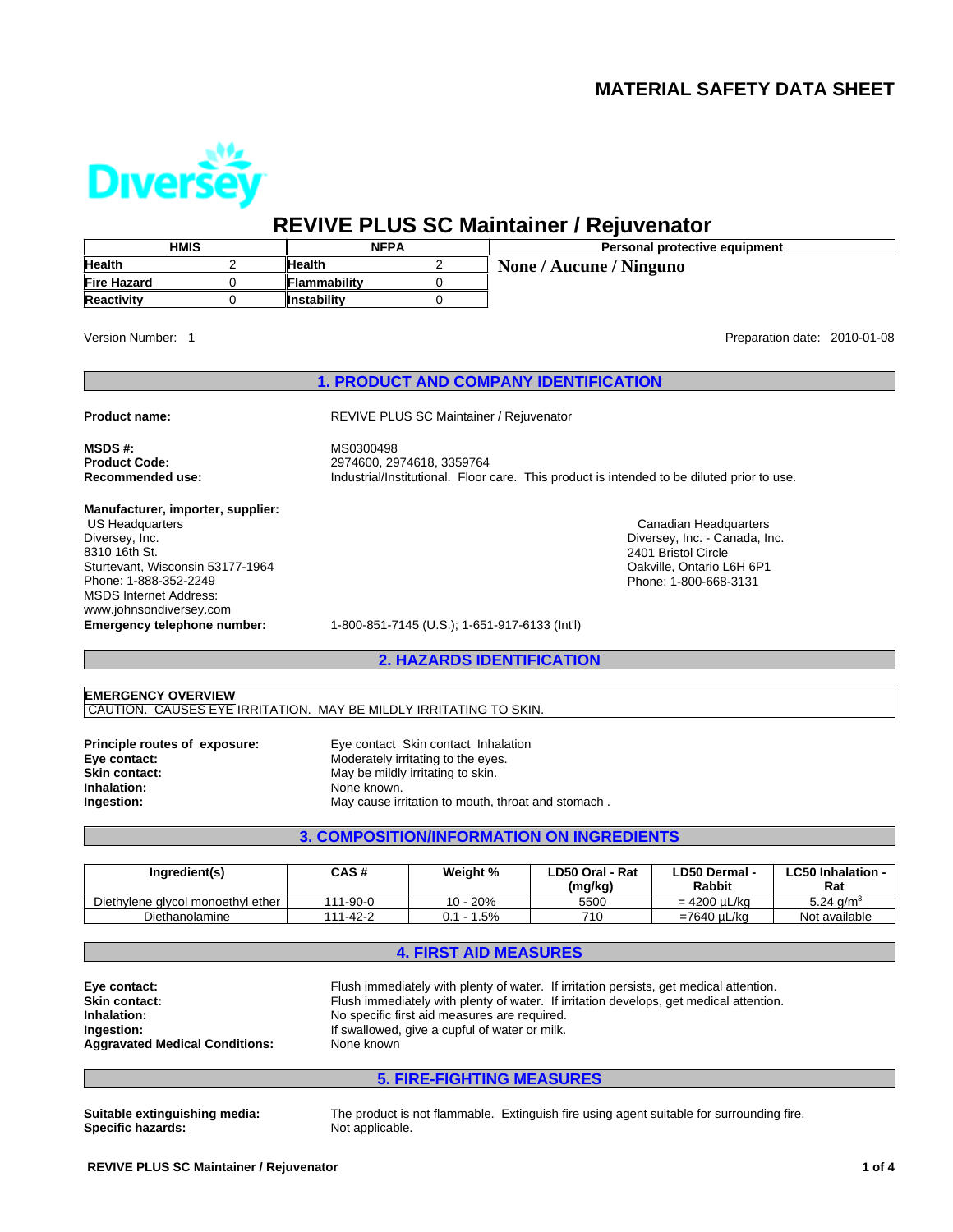**Unusual hazards:** None known.<br> **Specific methods:** No special m

No special methods required.

**Special protective equipment for firefighters:** As in any fire, wear self-contained breathing apparatus pressure-demand, MSHA/NIOSH (approved or equivalent) and full protective gear. **Extinguishing media which must not be used for safety reasons:** No information available.

#### **6. ACCIDENTAL RELEASE MEASURES**

**Environmental precautions and clean-up methods:**

**Personal precautions:** Use personal protective equipment. Soak up with inert absorbent material. Sweep up and shovel into suitable containers for disposal. Use a water rinse for final clean-up.

## **7. HANDLING AND STORAGE**

#### **Handling:**

 Avoid contact with skin, eyes and clothing. Wash thoroughly after handling. FOR COMMERCIAL AND INDUSTRIAL USE ONLY. **Storage:**

Protect from freezing. Keep tightly closed in a dry, cool and well-ventilated place. KEEP OUT OF REACH OF CHILDREN.

#### **8. EXPOSURE CONTROLS / PERSONAL PROTECTION**

## **Engineering measures to reduce exposure:**

No special ventilation requirements General room ventilation is adequate

#### **Personal Protective Equipment**

| Eye protection:                | No special requirements under normal use conditions.                   |
|--------------------------------|------------------------------------------------------------------------|
| Hand protection:               | No special requirements under normal use conditions                    |
| Skin and body protection:      | No special requirements under normal use conditions.                   |
| <b>Respiratory protection:</b> | No special requirements under normal use conditions.                   |
| <b>Hygiene measures:</b>       | Handle in accordance with good industrial hygiene and safety practice. |

| la sezalia all      | $\ddot{\phantom{1}}$<br>יים שרי | <b>ACGIH</b>                       | <b>00111</b><br>''' | Mexico |
|---------------------|---------------------------------|------------------------------------|---------------------|--------|
| -<br>Diethanolamine | .<br>╍<br>-                     | LUN D<br>ma/m<br>$\sqrt{2}$<br>. . |                     |        |

## **9. PHYSICAL AND CHEMICAL PROPERTIES**

**Physical State:** Liquid **Color:** Clear Red Pink **Color:** Clear Red Pink **Density:** 8.44 lbs/gal 1.012 Kg/L **Flash point:** > 200 °F > 93.4 °C **Dilution pH:** 7.5 **@** (1:128) **Partition coefficient (n-octanol/water):** No information available **Appearance:** Liquid **Solubility in other solvents:** No information available **Viscosity:** No information available **Elemental Phosphorus:** 0 % by wt. **Boiling point/range:** Not determined **pH:** 8.7 **Autoignition temperature:** No information available **Vapor density:** No information available

**Solubility:** Completely Soluble **Specific gravity:** 1.012 **VOC:** 0.1 % \* **Evaporation Rate** No information available **Melting point/range:** Not determined **Bulk density:** No information available **Decomposition temperature:** Not determined

**Explosion limits: - upper:** Not determined **- lower:** Not determined

\* - Title 17, California Code of Regulations, Division 3, Chapter 1, Subchapter 8.5, Article 2, Consumer Products, Sections 94508

## **10. STABILITY AND REACTIVITY**

**Stability:**<br> **Polymerization:**<br> **Polymerization:**<br> **Polymerization:**<br> **Polymerization: Hazardous decomposition products:** 

Hazardous polymerization does not occur.<br>None reasonably foreseeable.

# **11. TOXICOLOGICAL INFORMATION**

**Component Information:** 

Acute toxicity: Oral LD50 estimated to be greater than 5000 mg/kg Dermal LD50 estimated to be > 2000 mg/kg<br> **Component Information:** See Section 3.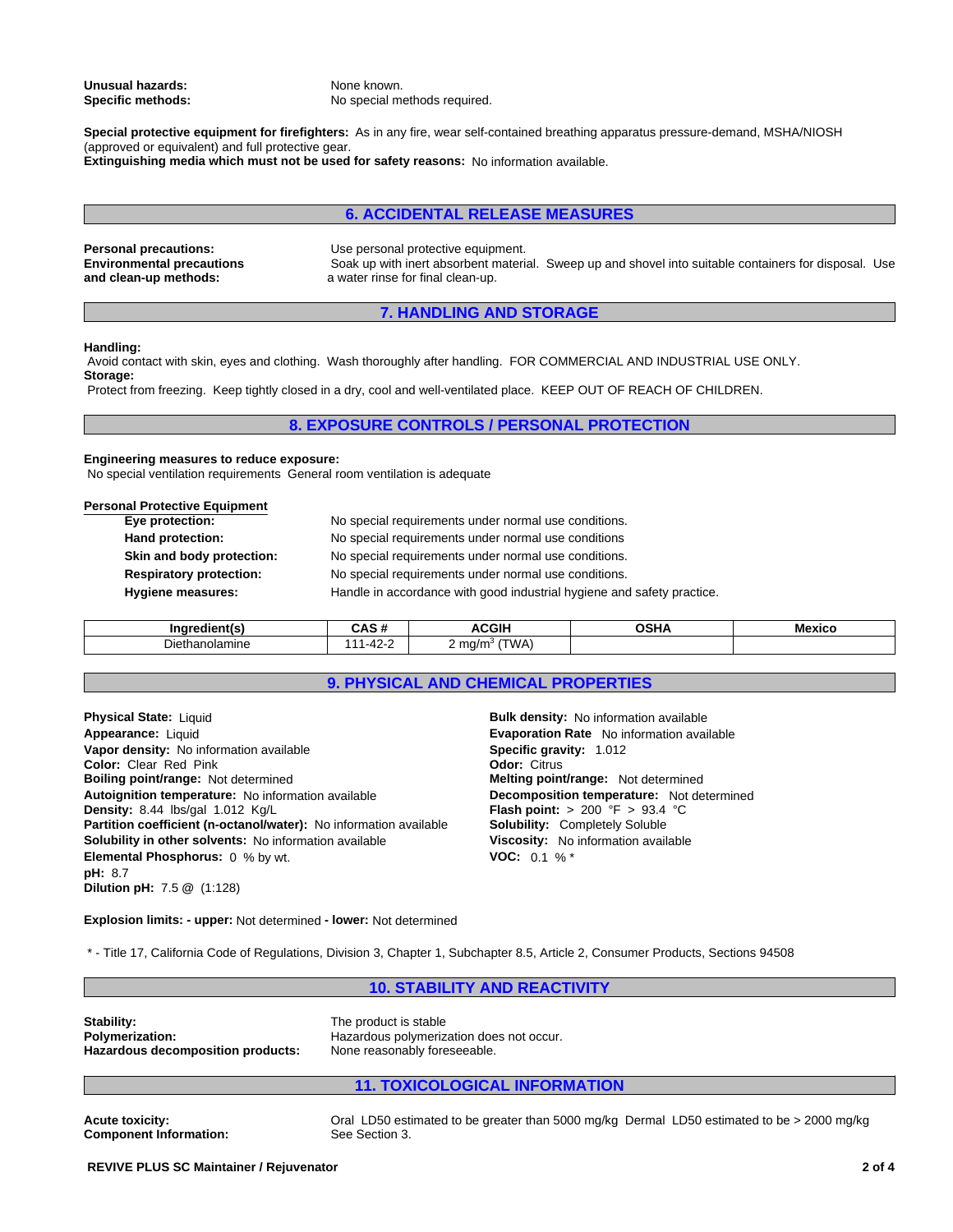| <b>Chronic toxicity:</b>      | None known |  |  |
|-------------------------------|------------|--|--|
| <b>Specific effects</b>       |            |  |  |
| <b>Carcinogenic effects:</b>  | None known |  |  |
| <b>Mutagenic effects:</b>     | None known |  |  |
| <b>Reproductive toxicity:</b> | None known |  |  |
| Target organ effects:         | None known |  |  |

## **12. ECOLOGICAL INFORMATION**

**Environmental Information:** No data available.

## **13. DISPOSAL CONSIDERATIONS**

#### **Waste from residues / unused products:**

Dispose of according to all federal, state and local applicable regulations.

## **14. TRANSPORT INFORMATION**

**DOT/TDG:** Please refer to the Bill of Lading/receiving documents for up to date shipping information .

## **15. REGULATORY INFORMATION**

#### **International Inventories**

All components of this product are listed on the following inventories: U.S.A. (TSCA), Canada (DSL/NDSL), Europe (EINECS/ELINCS/NLP), Australia (AICS), Philippines (PICCS), New Zealand (NZIoC), China (IECSC).

#### **U.S. Regulations**

**California Proposition 65:** This product is not subject to the reporting requirements under California's Proposition 65.

#### **RIGHT TO KNOW (RTK)**

| Ingredient(s)                     | CAS#       | <b>MARTK:</b> | <b>NJRTK:</b> | <b>PARTK:</b> | <b>RIRTK:</b> |
|-----------------------------------|------------|---------------|---------------|---------------|---------------|
| Diethylene glycol monoethyl ether | 111-90-0   |               |               |               |               |
| Alcohol ethoxylates               | 68439-46-3 |               |               |               |               |
| 2,2,4-trimethyl-1,3-pentanediol   | 6846-50-0  |               |               |               |               |
| diisobutvrate                     |            |               |               |               |               |
| Cocamide diethanolamine           | 68603-42-9 |               |               |               |               |
| Diethanolamine                    | 111-42-2   |               |               |               |               |
| Water                             | 7732-18-5  |               |               |               |               |

#### **CERCLA/ SARA**

| Ingredient(s)         | CAS#                     | Weight % | <b>CERCLA/SARA RQ</b><br>(Ibs) | Section 302 TPQ (lbs) | Section 313 |
|-----------------------|--------------------------|----------|--------------------------------|-----------------------|-------------|
| - -<br>Diethanolamine | 1-42-2<br>$\overline{A}$ | 5%،      | 100                            |                       |             |

| redient(s                              | <b>HAP</b><br>: A A | <b>ODS</b><br>CAA | <b>CWA</b><br><b>Priority Pollutants</b> |
|----------------------------------------|---------------------|-------------------|------------------------------------------|
| l monoethvl ether<br>Diethylene alvcol |                     |                   |                                          |
| - -<br>Diethanolamine                  |                     |                   |                                          |

#### **SARA 311/312 Hazard Categories**

| Immediate:                         | X |  |
|------------------------------------|---|--|
| Delayed:                           | - |  |
| Fire:                              | - |  |
| <b>Reactivity:</b>                 | - |  |
| <b>Sudden Release of Pressure:</b> | ٠ |  |
| Canada                             |   |  |

**WHMIS hazard class:** D2B Toxic materials